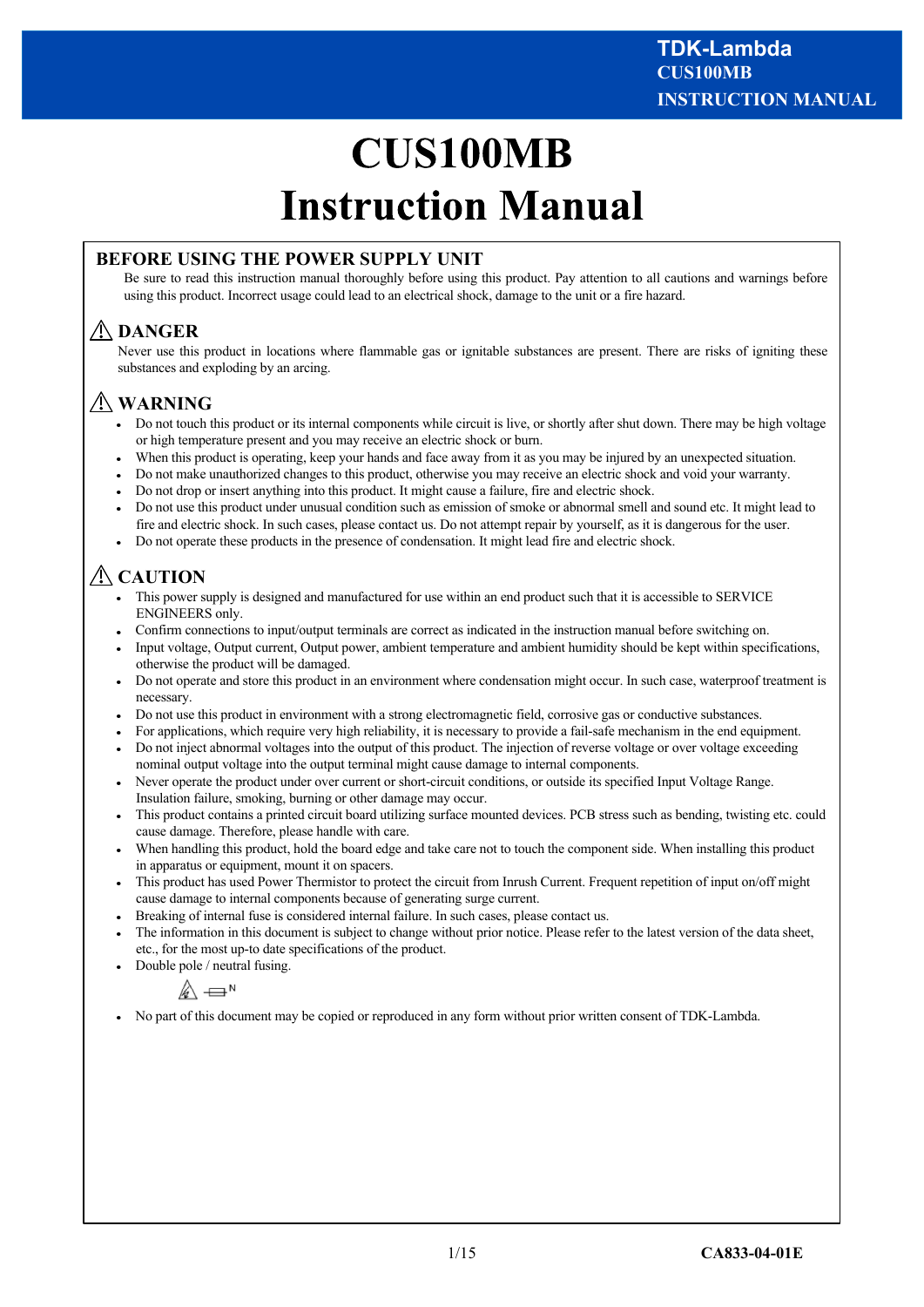#### **Important safety instructions**

#### **Servicing**

These products are not customer serviceable. Repairs can only be carried out by TDK-Lambda or their authorized agents. These products are not authorized for use as critical components in nuclear control systems, life support systems or equipment for use in hazardous environments without the express written approval of the Managing Director of TDK-Lambda Corporation.

#### Safety Class of Protection

This power supply is a switch mode power supply for use in applications within a Pollution Degree 2, overvoltage category II environment. Material Group IIIb PCB is used within it.

#### **Input markings and symbols**

Caution refer to supplementary documents

#### **EMC performance**

Immunity

| Test                                    | Standard      | Passed  | Comments              |
|-----------------------------------------|---------------|---------|-----------------------|
| Electrostatic discharge                 | IEC61000-4-2  | Level 3 | Air discharge 8kV     |
|                                         |               |         | Contact discharge 6kV |
| Electromagnetic field                   | IEC61000-4-3  | Level 3 | 10V/m                 |
| Fast / burst transient                  | IEC61000-4-4  | Level 3 | 2.0kV(100kHz)         |
| Surge immunity                          | IEC61000-4-5  | Level 3 | Normal mode 2.0kV     |
|                                         |               | Level 4 | Common mode 4.0kV     |
| Conducted RF immunity                   | IEC61000-4-6  | Level 3 | 10V                   |
| Power frequency magnetic field          | IEC61000-4-8  | Level 4 | 30A/m                 |
| Voltage dips, variations, interruptions | IEC61000-4-11 | Pass    |                       |

Emissions

| Test                | Standard     | comments                                |
|---------------------|--------------|-----------------------------------------|
| EMI                 | EN55032      | Class B (as per CISPR $32$ )            |
| Conducted harmonics | IEC61000-3-2 | Meet Class A at 70% load or less $(*1)$ |

\*1. Output power is less than 50W for 5V model and 70W for 12V~48V models.

#### **General installation instructions**

- 1)CUS100MB is for installation in Class I end equipment only, and therefore must be reliably earthed and professionally installed.
- CUS100MB/G2 is optional model for installation in Class II end equipment, and no earthing connection to the power supply is required.
- 2) These products are IPX0, and therefore chemicals/solvents, cleaning agents and other liquids must not be used.
- 3) The first protective earth connection in the final installation must be marked with the protective earth symbol.

#### **Special Instructions for IEC/UL/ 60601-1**

- 1) These products are designed for continuous operation within an overall enclosure, and must be mounted such that access to the mains terminals is restricted. See Clause 16, IEC/UL60601-1.
- 2) These products are NOT suitable for use in the presence of flammable anaesthetic mixtures with air or with oxygen or with nitrous oxide.
- 3) These products are classed as ordinary equipment according to IEC/UL60601-1 and are NOT protected against the ingress of water.
- 4) Reference should be made to local regulations concerning the disposal of these products at out of their useful life.
- 5) These products have not been assessed to IEC/UL60601-1-2 (EMC) but EMC test data is available from TDK-Lambda Corporation.
- 6) For Class II installation (CUS100MB/G2), the product needs to be fixed such that they are isolated from unearthed accessible conductive parts by at least 2 MOPP's.
- 7) For IEC/EN 60601-1 2nd Edition, UL 60601-1 1st Edition, CSA-C22.2 No. 601.1-M90, these products have a reinforced insulation barrier between input and output. For IEC/EN 60601-1 3rd Edition, ANSI/AAMI ES 60601-1, CSA 22.2 No 60601-1, these products provide reinforced insulation between input and outputs of 2 MOPPs. 1 MOPP from input to earth and 1 MOPP from output to earth.
- 8) All outputs have basic spacing's to earth rated for mains 250Vac, and due consideration must be given to this in the end product design.

9) These products have SELV outputs.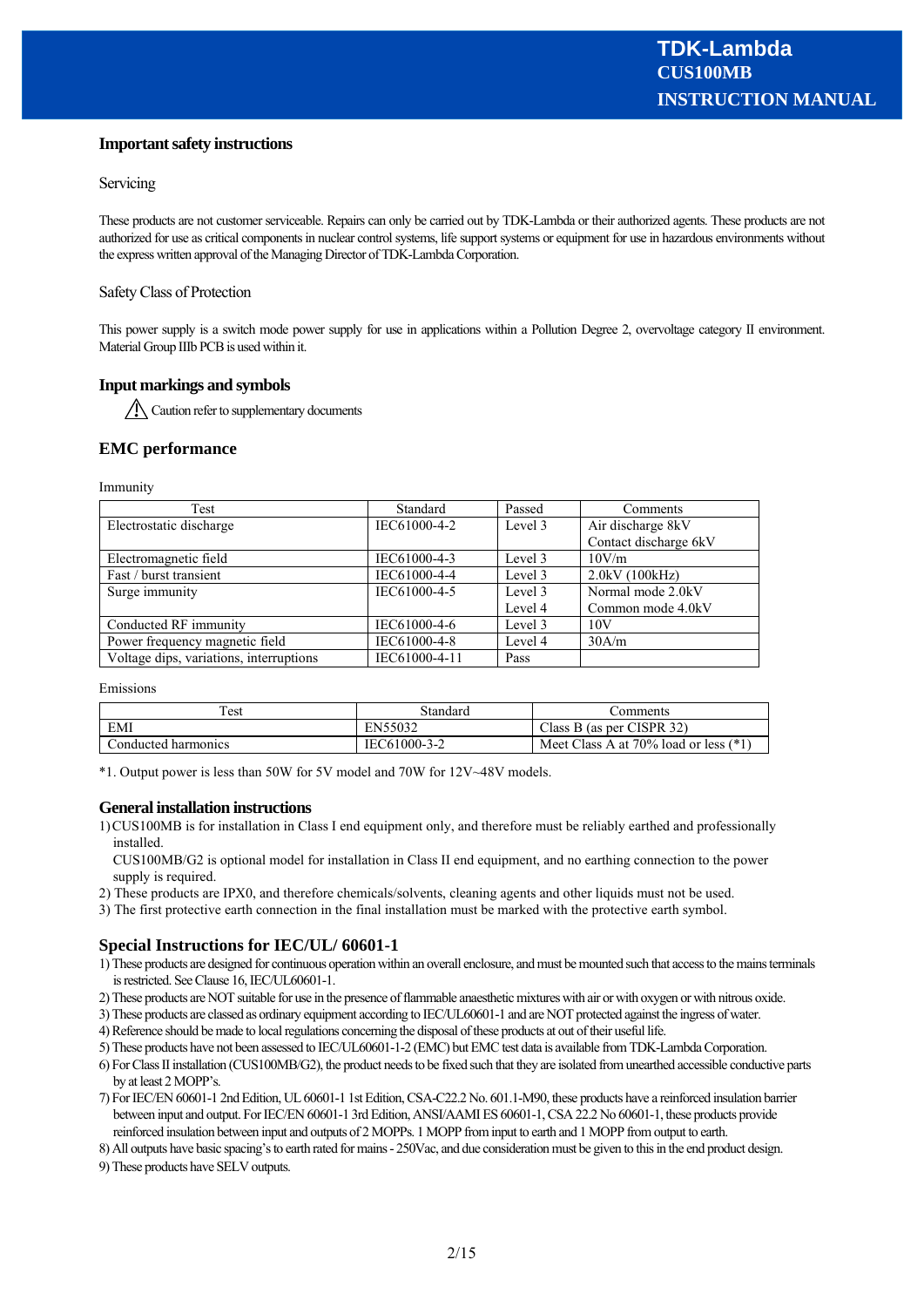**1 Model name identification method**



- (\*1) Blank : Standard model
	- /A : With chassis and cover model
	- /B : With base plate model
	- /G2 : Class II model

#### **2 Terminal Explanation**

③ is for standard model except for /A, /B and /G2 model.

④⑤⑨ are for standard model and /G2 model, except for /A and /B model. For the Protective Earth of /A and /B model, please refer to 7-3-2 and 7-3-3.



- ① L : AC Input terminal Live line (Fuse in line.)
- ② N : AC Input terminal Neutral line (Fuse in line.)
- $\textcircled{3} \perp$ :  $\perp$  Terminal CN2(Protective Earth)
- ④ Mounting hole (hole diameter : φ3.5mm) This hole is electrically connected to CN2.
- ⑤ Mounting hole (hole diameter : φ3.5mm)
- ④and ⑤ Must be connected to earthed metal plate/chassis of the equipment by metal spacers in Class I installation.
- $(6)$  + : + Output Terminal
- $\widetilde{P}$  -: Output Terminal
- $\widetilde{\textcircled{8}}$  V.ADJ : Output voltage adjust trimmer. The output voltage rises when the trimmer is turned clockwise.
- ⑨ Mounting hole (hole diameter : φ3.5mm) This hole is used for support the unit.

#### **3. Terminal Connection Method**

Pay attention to the input wiring. If it is connected to wrong terminal, the power supply will be damaged.

- Input must be off when making connections.
- $\bullet \equiv$  terminal must be connected to protective earth of the equipment (Except for /G2 model).
- Output current of each terminal pin must be less than 10A.
- The output load line and input line shall be separated to improve noise sensitivity.
- Do not apply stress to PCB, when connecting or removing connector.
- Use input/output connector (housing) specified by the table below.
- Use recommended crimping tool. Connector is not included with this product. (Refer to the following)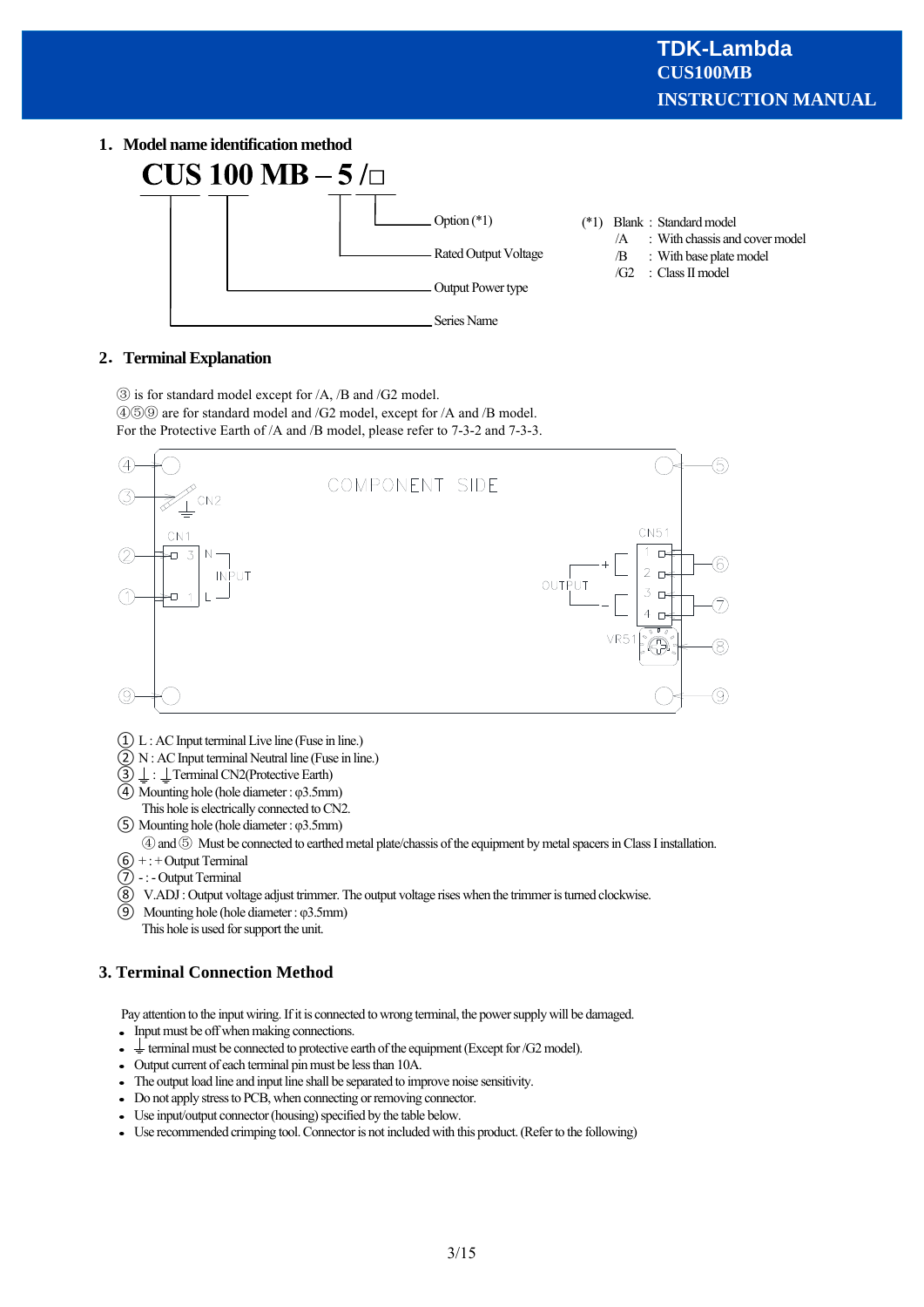#### **Input/Output Connector**

|                        | Model  | Connector         | Housing                                          | Terminal Pin | Maker  |
|------------------------|--------|-------------------|--------------------------------------------------|--------------|--------|
| Input<br>CN1           | Common | $B2P3-VH(LF)(SN)$ | VAR-2/VHR-3N                                     | SVH-41T-P1.1 |        |
| Output<br>CN51         | Common | B4P-VH(LF)(SN)    | VHR-4N                                           | BVH-41T-P1.1 | J.S.T. |
| <b>FG TAB</b><br>(CN2) | Common | $---$             | 22~18AWG: STO-21T-250N<br>18~14AWG: STO-61T-250N | ---          | J.S.T. |

Hand Crimping Tool : YC-930R,YC-931R (J.S.T.)

#### **4 Block Diagram**



#### **5 Sequence Time Chart**

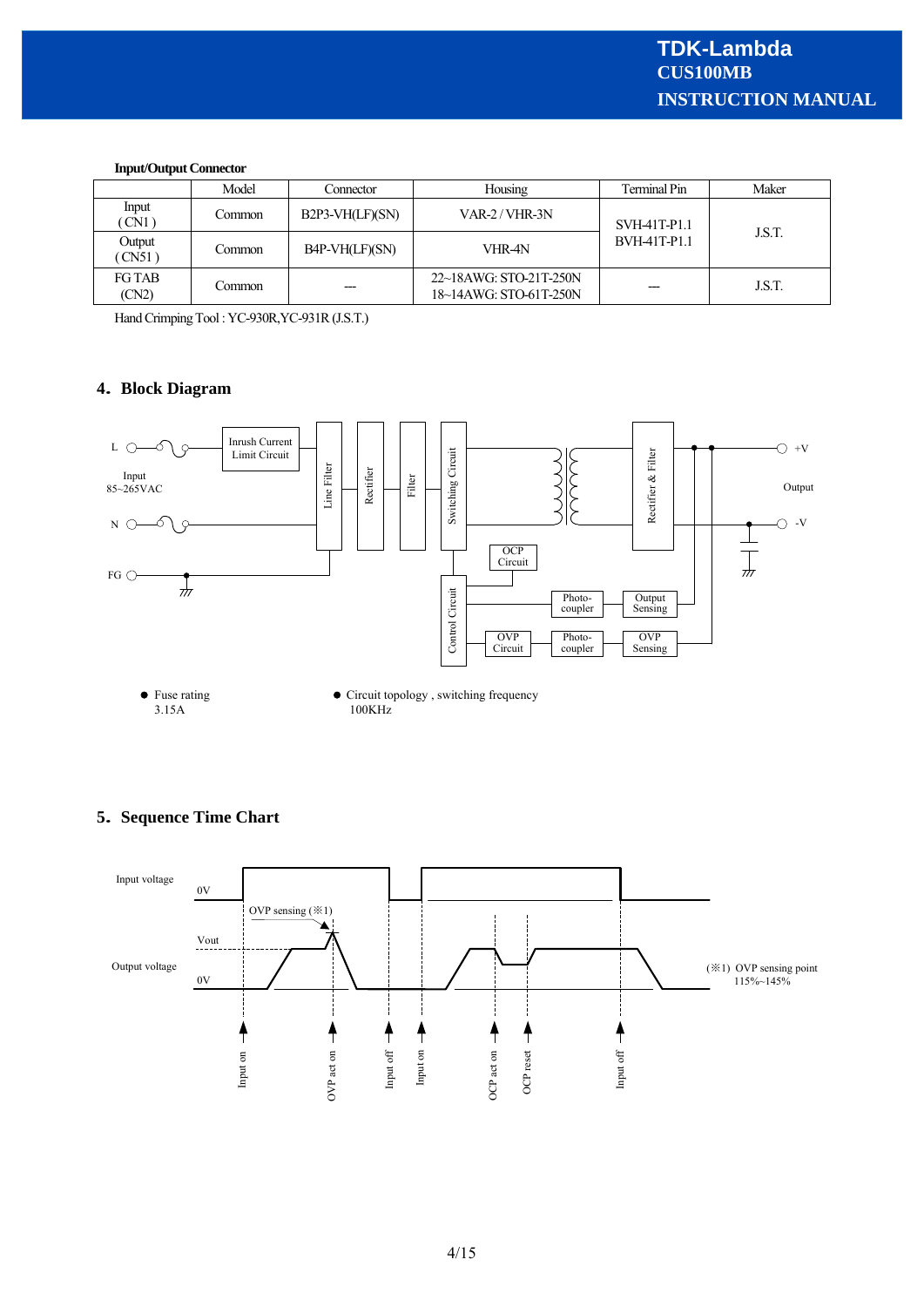#### **6 Explanation of Function and Precautions**

#### **6-1. Input Voltage Range**

Input voltage range is single phase 85-265VAC(47-63Hz). Never operate the unit out of the specified input voltage range to avoid unit failure. For cases where conformance to various safeties required, input voltage range will be 100-240VAC (50- 60Hz). If input voltage is less than 115VAC, output power need to be derated.

Derating curve of the Input voltage





#### **6-2. Output Voltage Range**

Output voltage is set the rated value at shipment. V.ADJ trimmer (VR51) can adjust the output voltage within the range. Output voltage range refers to the specification. To turn the trimmer clockwise, the output voltage will be increased. Take note when the output voltage is increased excessively, over voltage protection (OVP) function may be triggered and voltage will be shut down. Furthermore, when increasing the output voltage reduce the output current so as not to exceed the maximum output power.

#### **6-3. Inrush Current**

These products equipped Power thermistor to limit the inrush Current. Higher inrush current will flow at higher ambient temperature or re-input condition. Please select input switch and fuse carefully with the high temperature and re-input the power condition. The Inrush Current value is under cold start at 25℃ in the specification.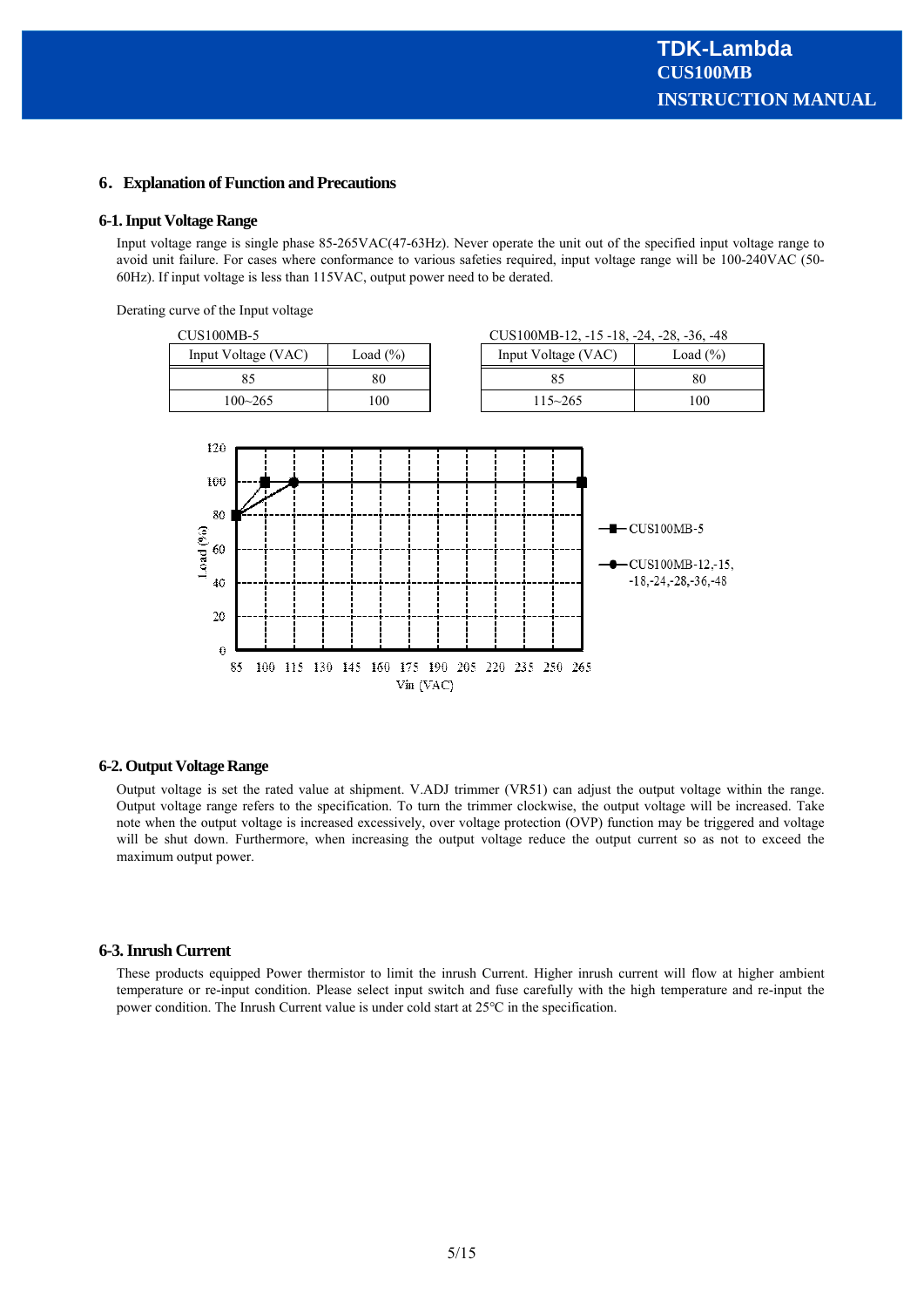#### **6-4. Over Voltage Protection (OVP)**

The OVP function (Inverter shut down method, manual reset type) is provided. Please refer to its specification for OVP operating range. When OVP triggers, the output will be shut down. To reset OVP, remove the input of power supply for a few minutes, and then re-input. In addition, the setting value of OVP is fixed and not adjustable. Pay attention not to apply higher voltage externally to the output terminal to avoid unit failure. In case of inductive load, put protective diode in series to the output power line.

#### **6-5. Over Current Protection (OCP)**

The OCP is hiccup mode with automatic recovery. The outputs will be automatically recovered when the overload condition is canceled.

OCP function operates when the output current exceeds 105% of maximum DC output current of specification. Never operate the unit under over current or shorted conditions for more than 30seconds, which may leads damage or insulation failure. OCP setting is fixed and not to be adjusted externally.

#### **6-6. Output Ripple & Noise**

The standard specification for maximum ripple value is measured according to measurement circuit specified as below. When load lines are longer, ripple will becomes larger. In this case, electrolytic capacitor, film capacitor, etc. might be necessary to use across the load terminal. The output ripple cannot be measured accurately if the probe ground lead of oscilloscope is too long.

A circuit reducing light load input power consumption is built in this model. When output current is within 0-35% of rated load, the internal switch element is intermittent operated, and the switching loss is decreased. The specification of the Ripple & Noise changes by this intermittent operation. The dynamic load response characteristic changes by this intermittent operation too. Different input voltage and dynamic load condition has different dynamic load response characteristic. Please contact us for details.



#### **6-7. Series Operation**

For series operation, either method (A) or (B) is possible.



(\*1)Please select a bypass diode with maximum forward current rating more than output load current. And maximum reverse voltage must withstand each power supply output voltage.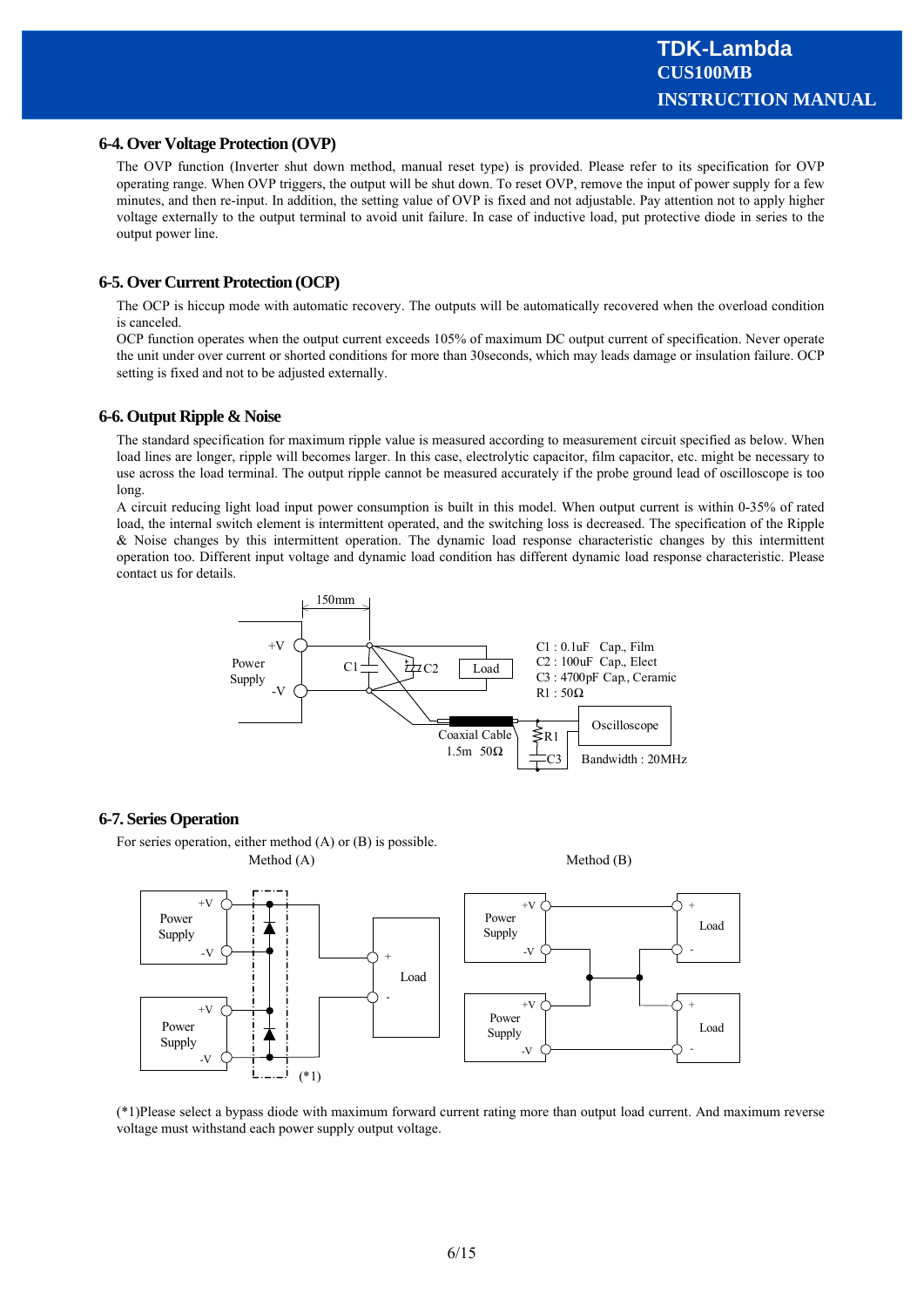#### **6-8. Parallel Operation**

For parallel operation, method (B) is possible.

(A) To increase the Output Current is not possible.



- (B) To use as Backup Power Supply.
	- 1. Adjust the output voltage of each power supply to be the same.
	- 2. Set power supply output voltage higher by the forward voltage drop (Vf) of diode.

Use within the specification for output voltage and output power.



#### **6-9. Isolation Test**

Isolation resistance between Output and  $\perp$  (Protective Earth) is more than 100MΩat 500VDC. For safety operation, voltage setting of DC isolation tester must be done before the test. Ensure that the unit is fully discharged after the test.

Output - (Protective Earth) : 500VDC More than 100MΩ

.



#### **6-10. Withstand Voltage**

These products are designed to withstand 4.0kVAC between input and output, 2.0kVAC between input and  $\frac{1}{\epsilon}$ , and 1.5kVAC between output and  $\perp$  each for 1 minute. When testing withstand voltage, set current limit of the withstand voltage test equipment to 20mA. The applied voltage must be gradually increased from zero to the testing value and then gradually decreased for shut down. When timer is used, the power supply may be damaged by high impulse voltage at timer switch on and off. Connect input and output as follows.

Input - Output(Dashed line) : 4.0kVAC 1min(20mA) Input - (Protective Earth)(Solid line) : 2.0kVAC 1min(20mA) Output - (Protective Earth) : 1.5kVAC 1min(20mA)



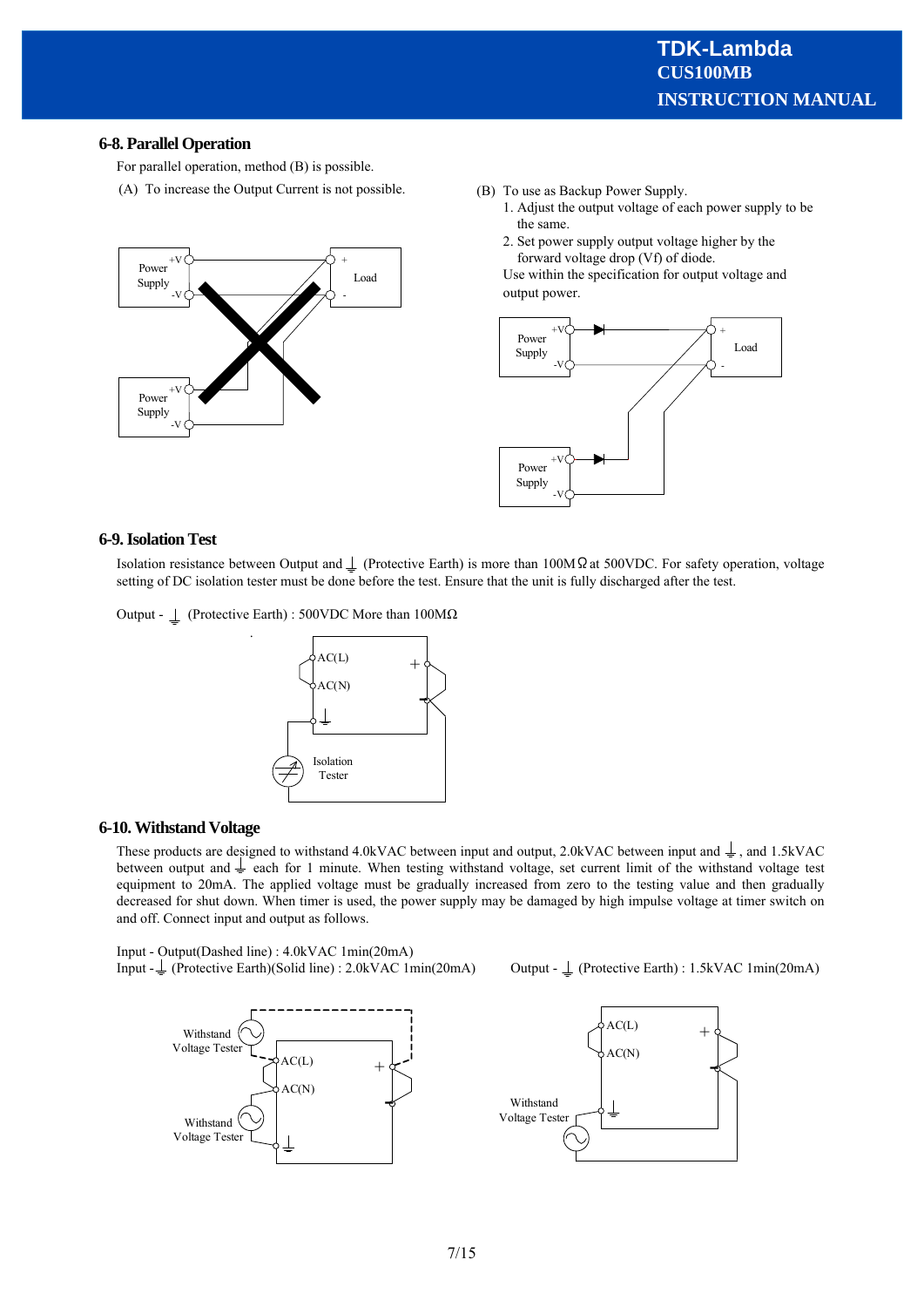#### **Instructions for using the power supply in customer's system**

- 1. If the output of power supply is connected to FG in the application, the withstand voltage test between input and output (FG) should be tested at 2kVAC.
- 2. If there is external noise filter and Y-caps connected at the input and output of the power supply, the voltage distribution between primary and secondary circuit will be changed during the withstand voltage test, and may cause test fail. In this case, please contact TDK-Lambda for the technical support and instructions.

#### **7. Mounting**

#### **7-1. Mounting Directions**

#### **7-1-1. Mounting directions for models (except CUS100MB/A)**

Recommended standard mounting direction is (A). Mounting direction (B)-(E) are also possible.



#### **7-1-2. Mounting directions for CUS100MB/A**

Recommended standard mounting direction is (A). Mounting direction (B)-(E) are also possible. Please use the mounting holes on bottom side of the power supply, do not use the side of the chassis for power supply mounting.



#### **7-2. Output Derating**

#### **7-2-1. Output derating for CUS100MB and CUS100MB/B**

Make sure that the specified temperature range is maintained.

#### **(1) 5V model**

Convection Cooling: Mounting A,B,C,D

| & Force Air Cooling: Mounting A, B, C, D, E |  |  | Convection Cooling: Mounting E |                 |  |
|---------------------------------------------|--|--|--------------------------------|-----------------|--|
| Ta $(^{\circ}C)$<br>Load $(\% )$            |  |  | Ta ( $\rm{^{\circ}C}$          | Load            |  |
| $-20 - +40$                                 |  |  | $-20 - 35$                     | 00 <sub>1</sub> |  |
| 50                                          |  |  |                                |                 |  |
| 60                                          |  |  |                                |                 |  |
|                                             |  |  |                                |                 |  |
|                                             |  |  |                                |                 |  |

| Ta (°C)    | Load $(\% )$ | Ta $(^{\circ}C)$ | Load $(\% )$ |
|------------|--------------|------------------|--------------|
| $20 - +40$ | 100          | $-20 - 35$       | 100          |
| 50         |              |                  | 90           |
| 60         |              |                  |              |
| 70         |              |                  |              |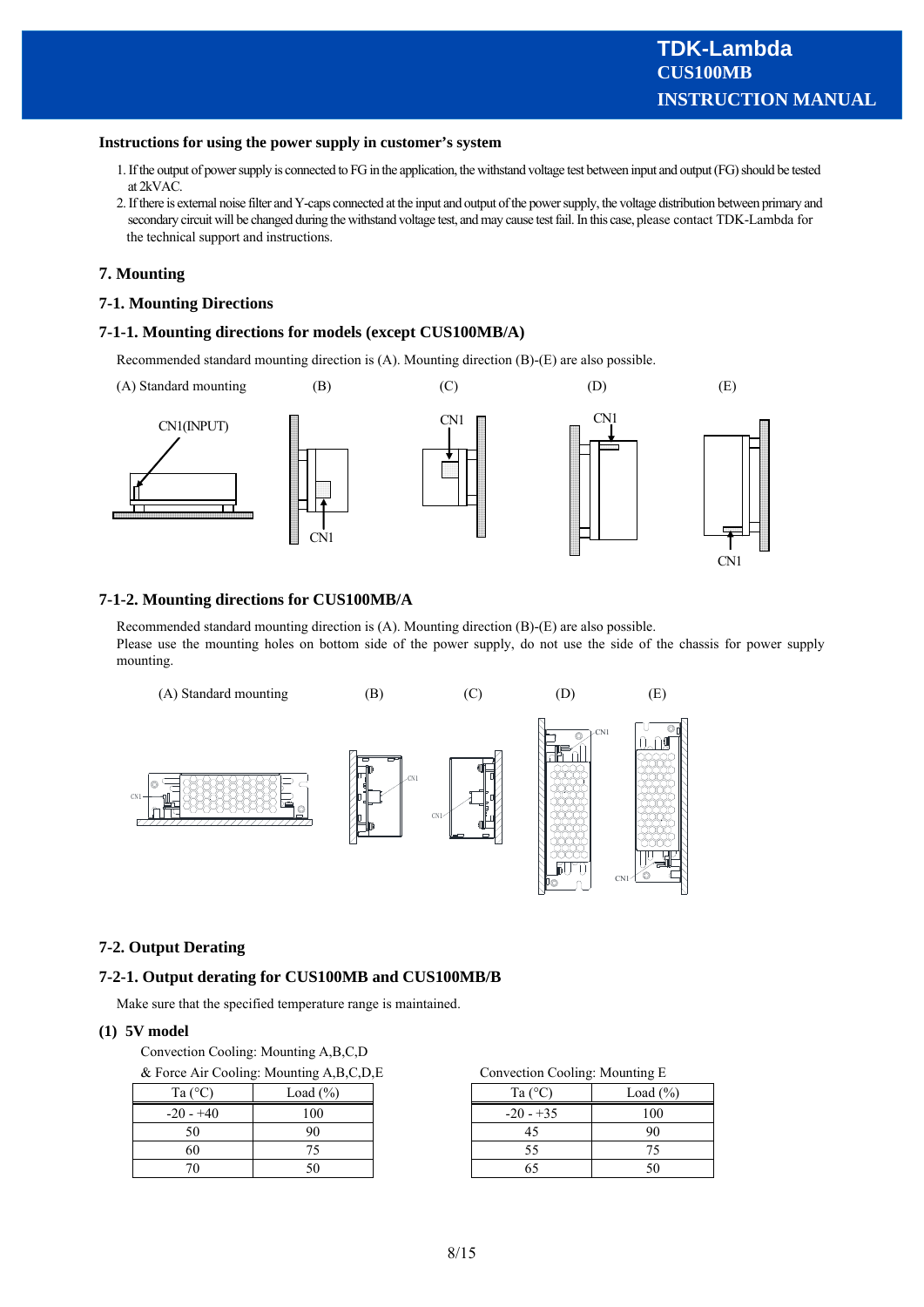

#### **(2) 12V, 15V, 18V model**





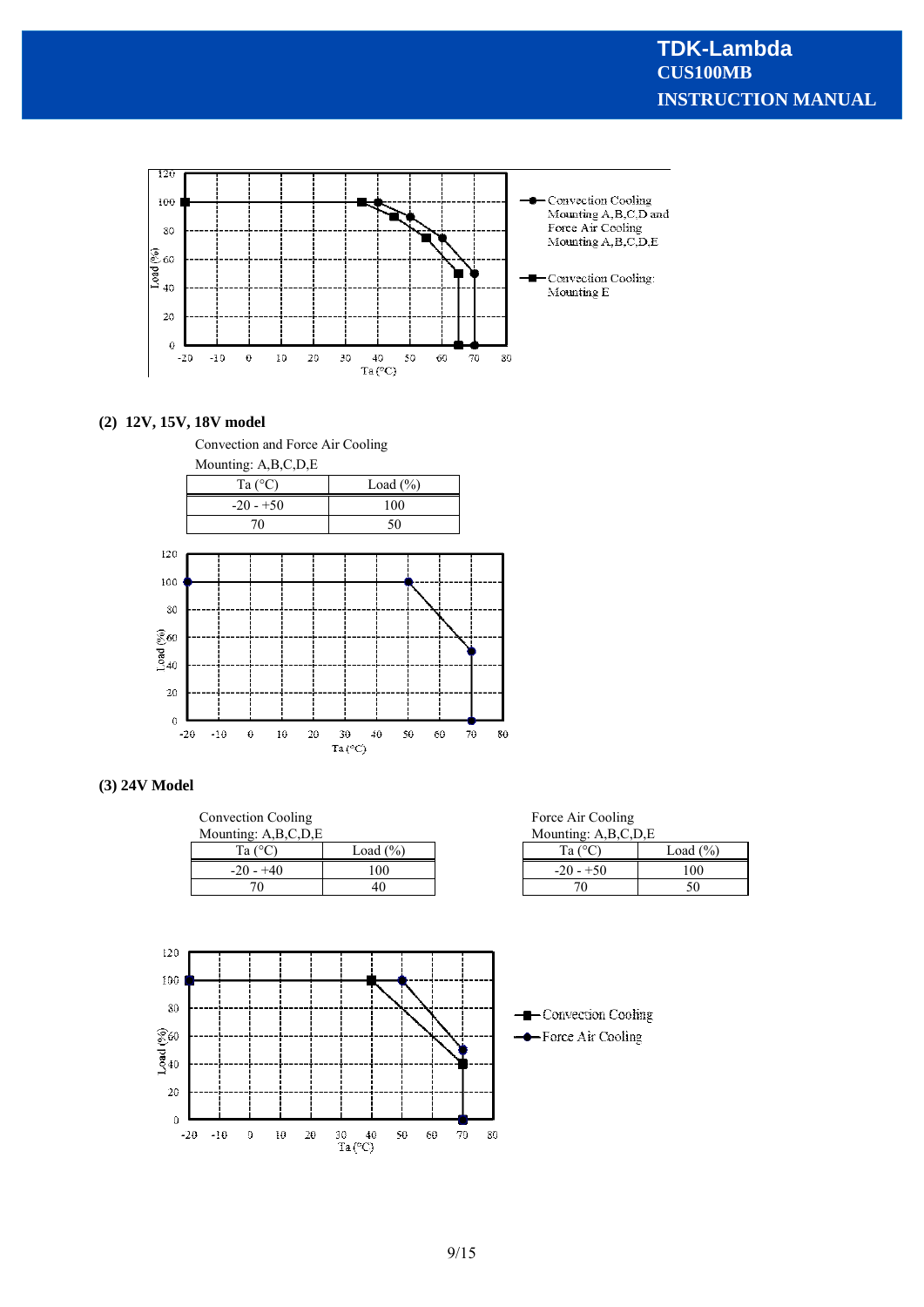#### **(4) 28V model**



#### **(5) 36V model**



#### **(6) 48V Model**

|                  | Convection Cooling  |  | Force Air Cooling   |             |  |
|------------------|---------------------|--|---------------------|-------------|--|
|                  | Mounting: A,B,C,D,E |  | Mounting: A,B,C,D,E |             |  |
| Ta $(^{\circ}C)$ | Load $(\% )$        |  | Ta ( $\degree$ C.   | Load $(\%)$ |  |
| $-20 - +30$      | 100                 |  | $-20 - +50$         | 100         |  |
|                  |                     |  |                     |             |  |
|                  |                     |  |                     |             |  |
|                  |                     |  |                     |             |  |

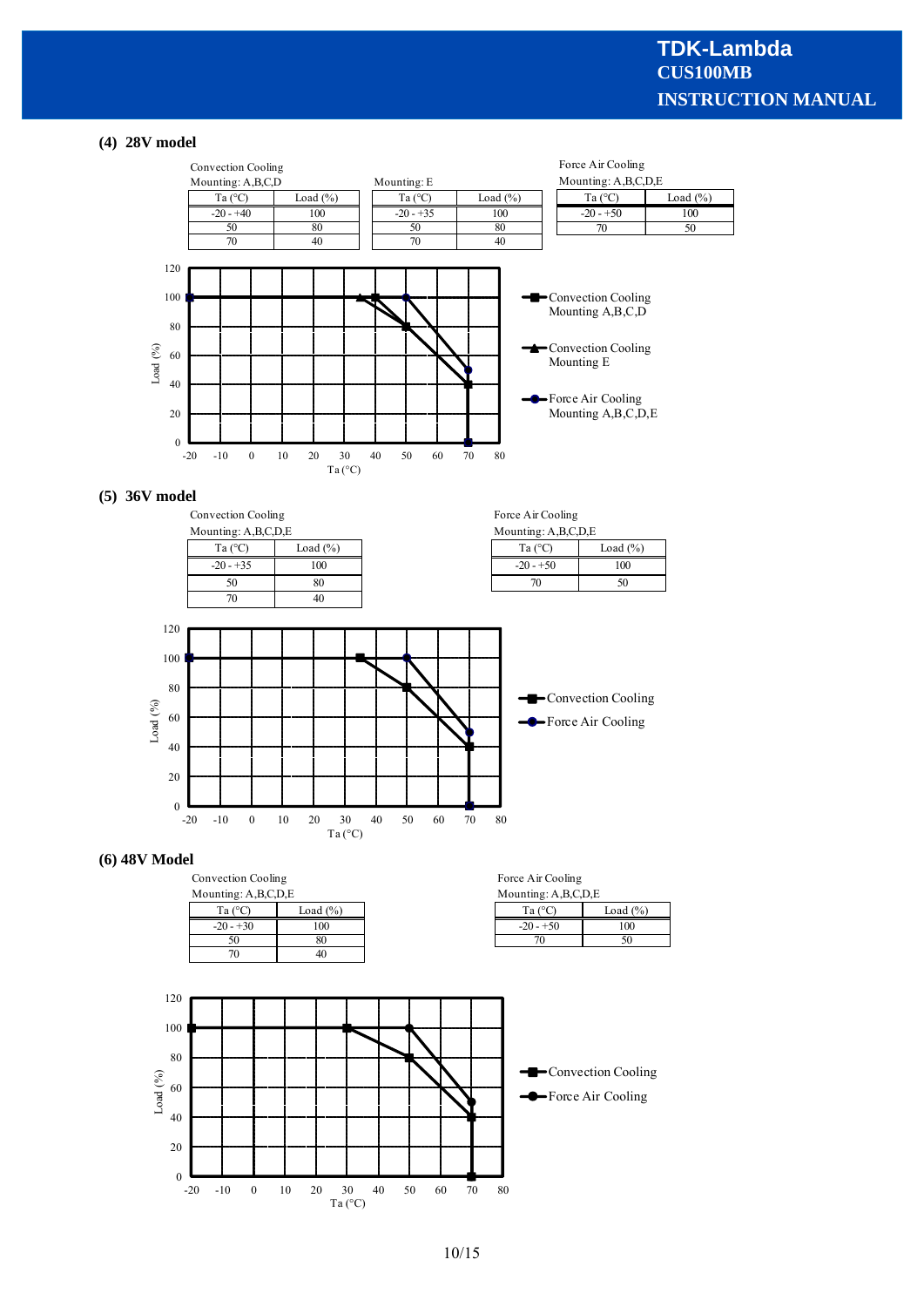#### **Condition of force air cooling**

Recommend force air cooling with air velocity more than 1.2m/s (measured at component side of PCB) and air must flow through component side, so that the maximum temperature of the surface of the following components will not exceed max temperature in the table.

| omnonents        |  |
|------------------|--|
| Max temperature. |  |

Absolute temperature = Temperature rise + Ambient temperature



#### **7-2-2. Output derating for CUS100MB/A.**

CUS100MB/A is convection cooling type. Make sure that the specified temperature range is maintained.. CUS100MB-5/A<br>Mounting A,B,C,D,E<br>Mounting A,B,C,D,E<br>Mounting A,B,C,D,E  $M$ <sub>unting</sub>  $A$ ,  $B$ ,  $C$ ,  $D$ ,  $E$ 

| Mounting A,B,C,D,E |  |  |
|--------------------|--|--|
|--------------------|--|--|

| Ta $(^{\circ}C)$ | $\text{load}(\%)$ | $T_0$ ( $\degree$ C)<br>Ιa | Load (' |
|------------------|-------------------|----------------------------|---------|
| $-20 - 30$       | 100               | $-20 - +40$                | 100     |
| 40               | 90                |                            | 40      |
| 70               | 46                |                            |         |

| 1g A,D,C,D,E |              |  | $N10$ unique $A, D, C, D, E$ |              |
|--------------|--------------|--|------------------------------|--------------|
| Ta (°C       | Load (%)     |  | Ta $(^{\circ}C)$             | Load $(\% )$ |
| $20 - 30$    | $00^{\circ}$ |  | $-20 - +40$                  | 100          |
| 40           | 90           |  | 71                           | 40           |

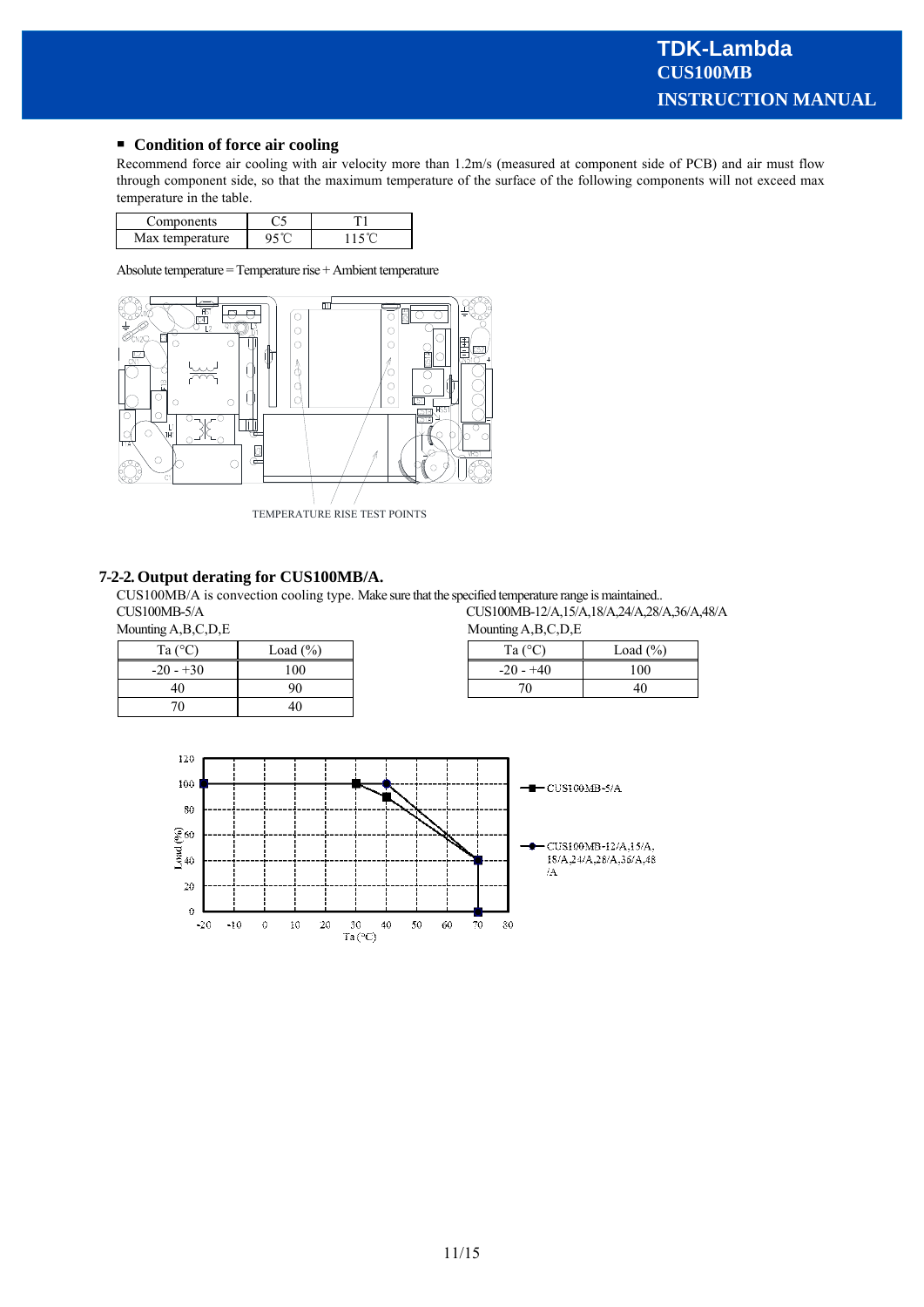#### **7-3. Mounting Method**

#### **7-3-1. Mounting method for standard model**

Note: Except /A, /B and /G2 model.

All four mounting holes on this model should be utilized for best electrical and mechanical performance, with 8mm (minimum height) metal standoffs.

#### **Mounting Holes size**

 $4$  holes  $\phi$  3.5mm.



Refer to the shadow in the figure below for allowable area touched by conductive material on top and bottom side of the PCB.



#### **Condition to meet EMI, EMC, Isolation, Withstand Voltage and Cooling requirement.**

Keep 4mm space minimum from the surface and sides of power supply, 8mm space minimum from the bottom side of PCB to meet safety requirement, or more space depend on safety requirement. If the space is not enough, the specification of isolation and withstand voltage will not be satisfied.

More space may be required in the surrounding of power supply and the upper area of components for effective cooling depends on the application conditions.

 $\perp$  terminal (Protective Earth) must be connected to the earth terminal of the equipment, also the two mounting holes (as shown below) needed to be connected to earthed metal plane or metal chassis of end product by metal spacer to ensure EMC and EMI performance.

All equipment ideally should be mounted inside an earthed shielded metal box. Alternatively an earthed metal plate can be used to mount the power supply and load.

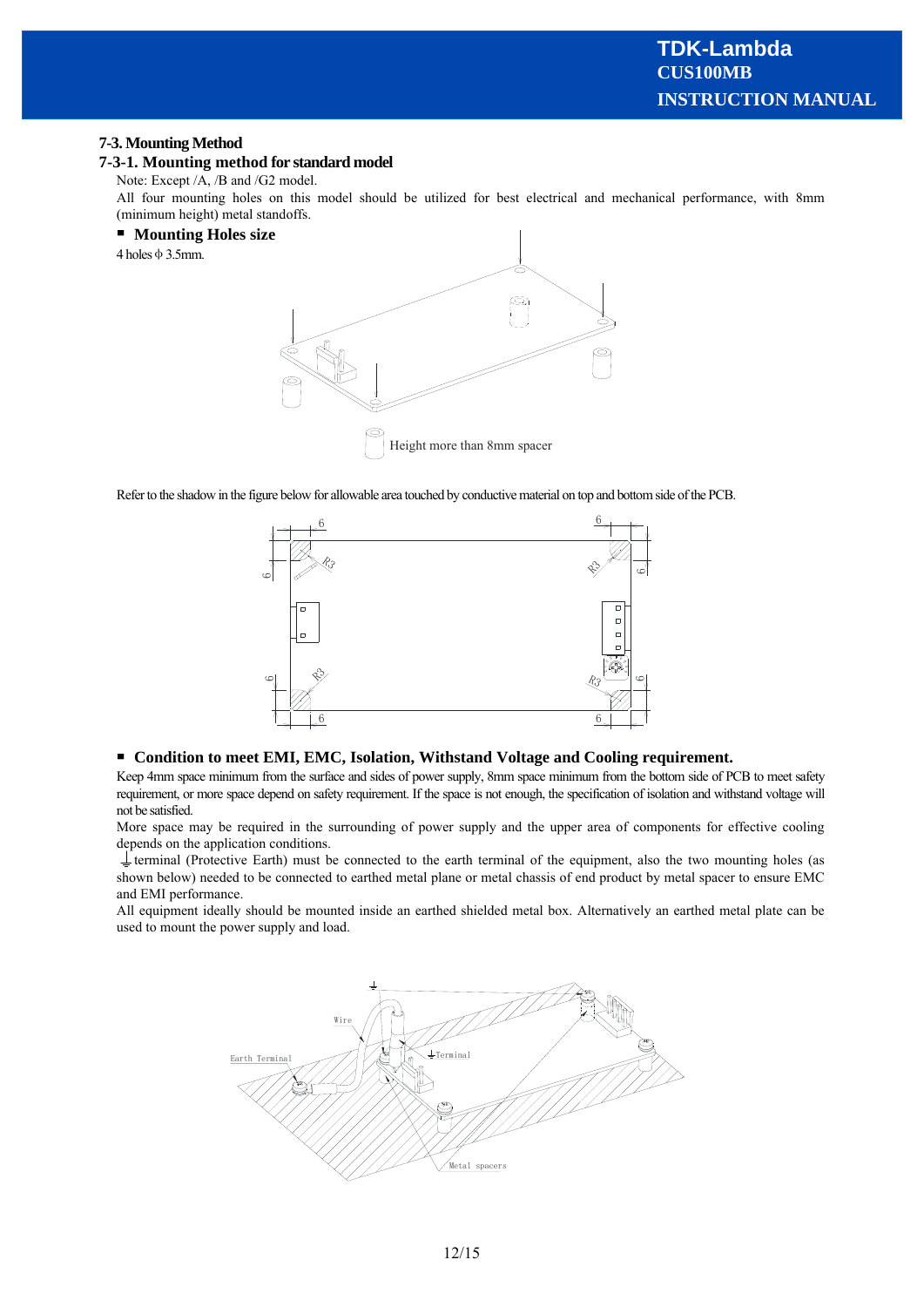#### **7-3-2. Mounting method for /B model**

/B model is optional model with metal plate on the bottom.

The mounting holes on the metal plate are for power supply fixing. The M3 stud near the input connector is used to connect to the protective earth.

Refer to the /B model outline drawings for the detailed dimensions.



#### **Mounting Holes**

A: 3-φ3.5 holes for mounting screws to fix the power supply from top.

B: 3-M3 tapped, embossed and countersink holes for mounting screws to fix the power supply from bottom.

Ground: M3 stud for protective earth

#### **Condition to meet EMI, EMC, Isolation, Withstand Voltage and Cooling.**

Keep more than 4mm space from the top of components and the sides of PCB to meet safety requirement. If the space is not enough, the specification of isolation and withstand voltage will not be satisfied.

More space may be required in the surrounding of power supply and the upper area of components for effective cooling depends on the application conditions.

All equipment ideally should be mounted inside an earthed shielded metal box. Alternatively an earthed metal plate can be used to mount the power supply and load to ensure the EMI and EMC performance.

#### **7-3-3. Mounting method for /A model**

/A model is optional model with metal chassis and cover.

The mounting holes on the bottom of the chassis are for power supply fixing. The M3 stud near the input connector can be used to connect to the protective earth.

Refer to the /A model outline drawings for the detailed dimensions.



#### $\blacksquare$ **Mounting Holes**

- A: 3-φ3.5 holes for mounting screws to fix the power supply from top.
- B: 3-φ3.5 holes for mounting screws to fix the power supply from top.
- C: 3-M3 tapped, embossed and countersink holes for mounting screws to fix the power supply from bottom.
- Ground: M3 stud for protective earth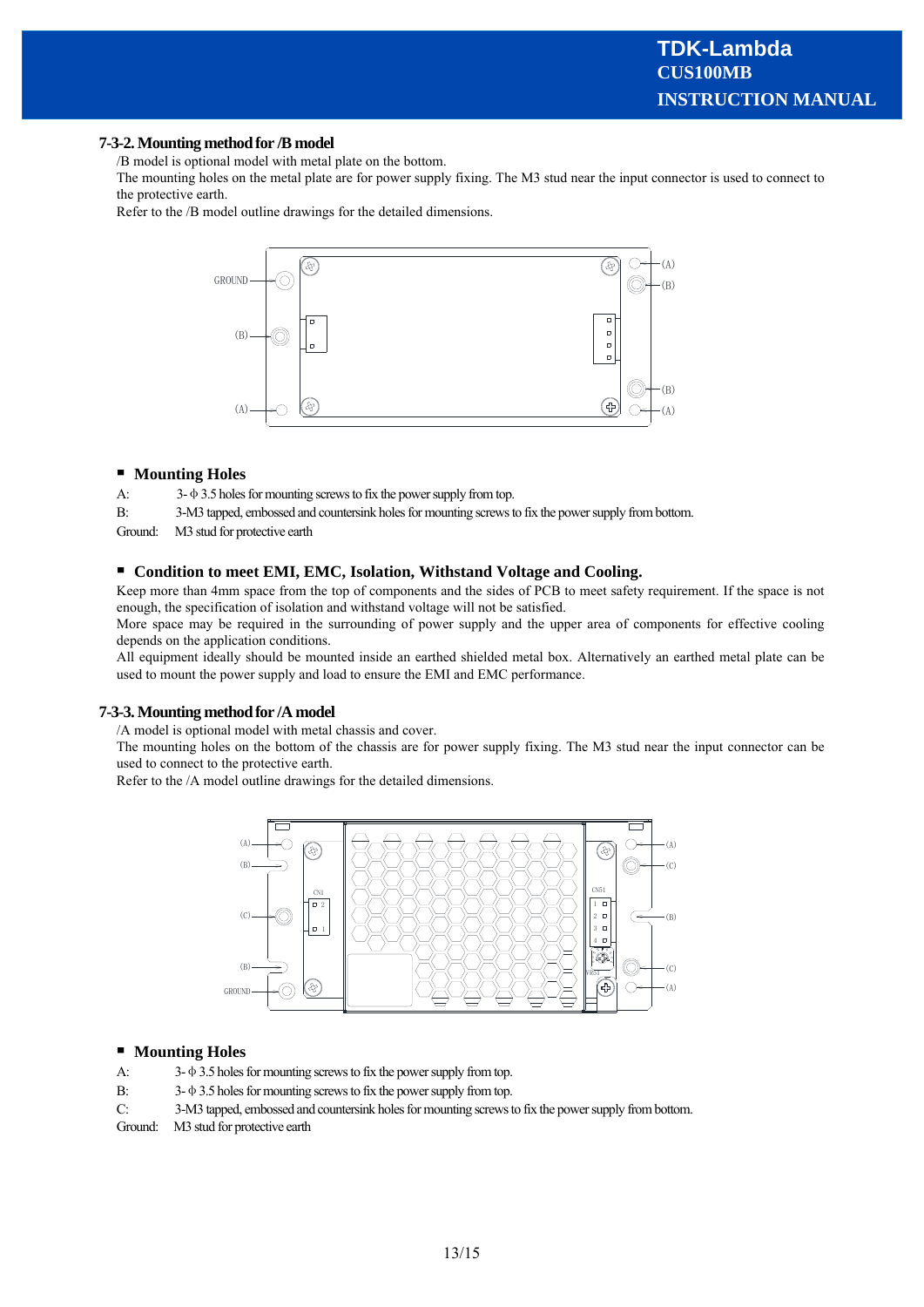#### **Condition to meet EMI, EMC, Isolation, Withstand Voltage and Cooling.**

- (1) This series is convection cooling type. In consideration of the heat radiation and safety, please keep a distance of more than 15mm between the power supply and the peripheral parts. When lining up multiple units, please make sure to place them 15mm or more apart from each other.
- (2) Recommended torque for mounting screws of M3 screw :  $0.49$  N·m (5.0 kgf·cm).
- (3) All equipment ideally should be mounted inside an earthed shielded metal box. Alternatively an earthed metal plate can be used to mount the power supply and load to ensure the EMI and EMC performance.

#### **7-3-4. Mounting method for /G2 model**

/G2 model is optional model for installation in class II end equipment (without ground connection), such as used inside of a plastic enclosure.

All four mounting holes on this model should be utilized for support the power supply

Keep enough space from the surrounding of the power supply for safety and cooling requirement, these products need to be fixed such that they are isolated from unearthed accessible conductive parts by at least 2 MOPP's for Class II installation.

#### **8. EMC and Wiring Method**

This power supply is primarily designed and manufactured to be used and enclosed in other equipment. The installation, wiring, grounding and end application of the switching power supply in the equipment system may influence its EMC characteristics. Therefore, the EMC performance has to be tested on end system level. Additional filtering may be required depends on application and installation methods.

Please refer to following application notes which may help to improve EMC performance.

- (1) The output load line and input line shall be separated each other and twisted individually to improve noise.
- (2) Use all lines as thick and short as possible to made lower impedance.
- (3) Noise can be reduced by attaching a capacitor to the load terminals.
- (4) For safety and EMI considerations, connect  $\downarrow$  (Protective Earth) terminal and Frame Ground terminal of equipment firmly.
- (5) Use Clamp or toroidal ferrite core on Input and Output wires for 2or 3 turns for CUS100MB/G2 5V~36V models to meet EN55011/EN55032-B,FCC-Class B EMI. Use any appropriate commecially available ferrite core from local vendor.

#### **9. External Fuse Rating**

Refer to the following fuse rating when selecting the external fuses that are to be used on input line. Surge current flows when line turns on. Have to use slow-blow or time-lag type fuse, not fast-blow fuse. Fuse rating is considered by in-rush current value at line turn-on. Do not select the fuse according to input current (RMS.) values under the actual load condition

#### CUS100MB: 3.15A

#### **10. Before concluding that the unit is at fault**

- (1) Check if the rated input voltage is connected.
- (2) Check if the wiring of input and output is correct.
- (3) Check if the wire thickness is enough.
- (4) Check if the output current and output power does not over specification.
- (5) Check if the output voltage adjust trimmer (V.ADJ) is properly adjusted. OVP might be triggered and output is shut down.
- (6) Audible noise can be heard when input voltage waveform is not sinusoidal wave.
- (7) Audible noise can be heard during Dynamic-Load operation.
- (8) Ensure that a large capacitor is not connected across the output terminals. Please use within maximum capacitance shown below.

|              | Maximum external capacitance |                                               |        |        |           |        |        |        |
|--------------|------------------------------|-----------------------------------------------|--------|--------|-----------|--------|--------|--------|
| <b>MODEL</b> | 5V                           | 28V<br>18V<br>24V<br>48V<br>12V<br>36V<br>15V |        |        |           |        |        |        |
| CUS100MB     | 10000uF                      | 10000uF                                       | 5600uF | 5600uF | $4500$ uF | 4000uF | 4000uF | 2000uF |